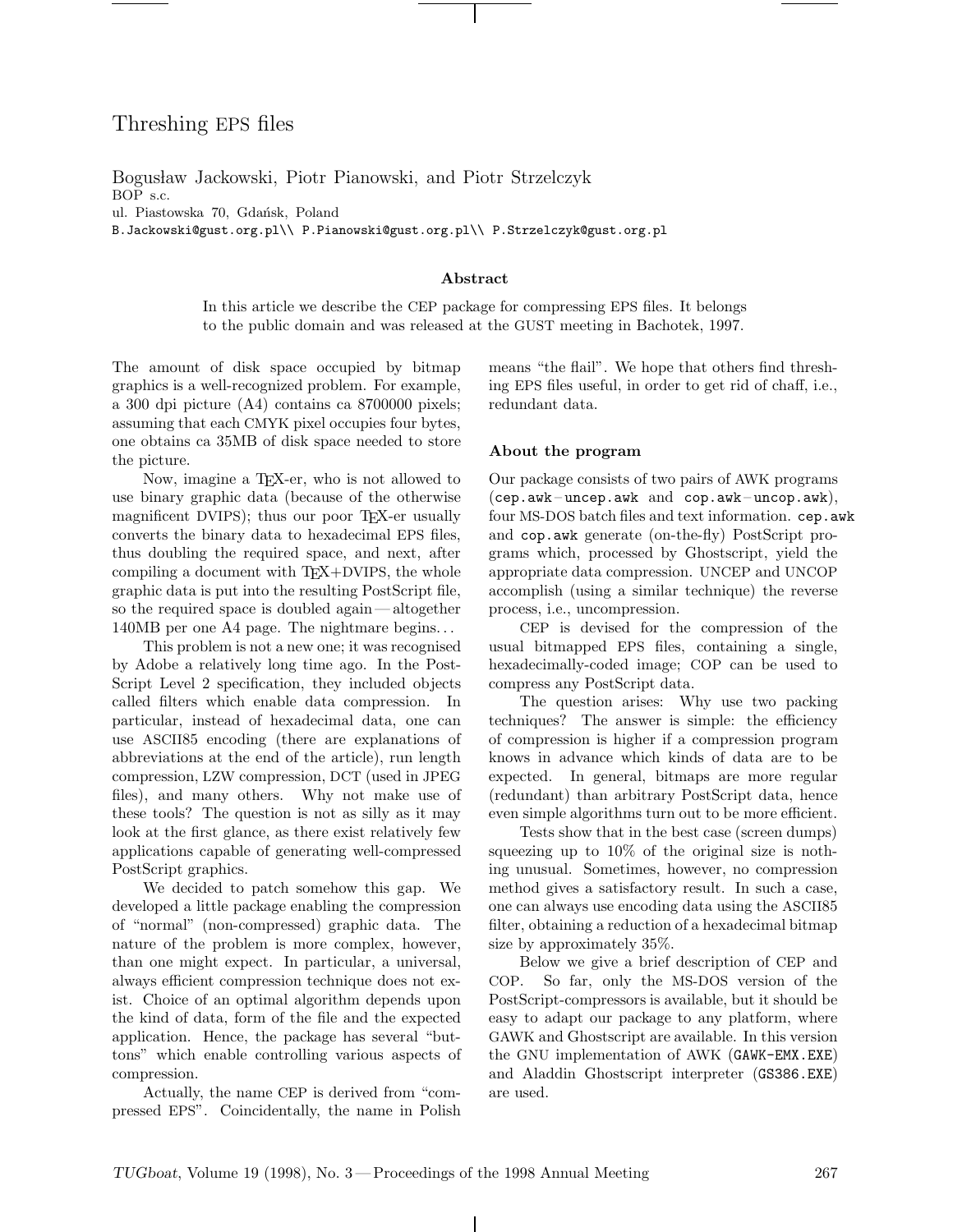Bogusław Jackowski, Piotr Pianowski, and Piotr Strzelczyk

We tested the package using several Ghostscript and GAWK implementations; now we use Ghostscript 5.10 and GAWK 3.0.3.

### **CEP**

The CEP subpackage consists of the MS-DOS batch files cep.bat and uncep.bat and the AWK programs cep.awk and uncep.awk. First, AWK inspects the source EPS file doing its best to recognize a position of a hexadecimal bitmap; next it creates an appropriate PostScript program; and then the control is passed on to Ghostscript which just performs the submitted program: encodes the bitmap and copies verbatim the remaining lines. The original preamble is slightly modified; nevertheless, all DSC comments are left intact.

If the bitmap cannot be found or the AWK suspects that troubles may arise, the CEP engine gives up.

The resulting file should be verified prior to removing the original one, as the CEP heuristic tricks may fail to fix the bitmap properly; moreover, due to Ghostscript bugs, premature removal of the source may also be painful.

CEP never generates binary output —only hexadecimal or ASCII85 encoding are supported. This is due to the fact that CEP-compressed EPS files are primarily meant to be used by TEX+DVIPS. Nevertheless, the resulting files can be used in other typesetting systems as so-called placeable EPS files. The applicability to non-T<sub>F</sub>X applications, however, is somewhat limited, as binary TIFF previews (required by WYSIWYG applications) may be misinterpreted by (G)AWK.

UNCEP requires that a CEP-compressed file was not changed. In particular, it relies on the information in a quasi-DSC comment %UNCEPInfo:. This information can be destroyed by a seemingly innocent modification (e.g., by adding or removing a comment line). Note that the technique employed by CEP destroys, by its nature, the information about the line-breaking structure of the hexadecimal bitmap. Therefore, UNCEP cannot retrieve the original file. Line-breaking structure does not make any problem for a PostScript interpreter. There exist programs, however, that read their own bitmapped EPS files, which for unknown reasons make use of such (sub)lexical information; Aldus PhotoStyler is a notable example.

The command line invoking CEP is pretty simple:

cep.bat  $\langle in_{\text{file}} \rangle$   $\langle out_{\text{file}} \rangle$   $\langle options \rangle$ 

One should remember that the names of input and output files must differ. The program recognizes the following options:

| $8$ — use ASCII85 coding (default)                                         |
|----------------------------------------------------------------------------|
| $h$ or $H$ — use HEX (hexadecimal) coding                                  |
| $\mathbf{r}$ or $\mathbf{R}$ — use RLE (RunLength) compression             |
| (default)                                                                  |
| $1 \text{ or } L$ — use LZW compression                                    |
| $f$ or $F$ — use Flate compression                                         |
| (PDF and Level 3)                                                          |
| $n \text{ or } N \text{ -} \text{don't compress}$                          |
| Invoking UNCEP is even simpler:                                            |
| uncep.bat $\langle in\text{ file}\rangle$ $\langle out\text{ file}\rangle$ |

As mentioned, decompression and decoding methods are taken from an input file.

#### **COP**

The subpackage consists of the MS-DOS batch files cop.bat and uncop.bat, and the AWK programs cop.awk and uncop.awk. COP reads and encodes appropriately the supplied data. No analysis of the PostScript data is performed, as the entire file is encoded without changing even a bit. The only aspect that is taken into account is the DSC comment %%BoundingBox:; if it is found, COP inserts this comment in the preamble, otherwise the resulting file does not contain the bounding box information.

COP-generated files are readable by any Post-Script Level 2 interpreter.

UNCOP scans the header and deduces from it the method of decompression, hence no options are needed. UNCOP, unlike UNCEP, retrieves precisely the original file. It is still recommended, however, that a user verifies whether the resulting file is properly interpreted by Ghostscript. Due to Ghostscript bugs, premature removal of the source file after compression or decompression may turn out to be painful.

Since COP can be used to compress any data for arbitrary applications, binary encoding is allowed also. The resulting files can be used with typesetting systems that accept so-called placeable EPSs. Unfortunately, binary TIFF previewers make files after compression illegible for PostScript.

The usage of COP is similar to that of CEP:

cop.bat  $\langle in_{\text{file}} \rangle$   $\langle out_{\text{file}} \rangle$   $\langle options \rangle$ 

The program recognizes the following options:

8 — use ASCII85 coding (default)

- $b$  or  $B$  use binary coding
- h or  $H$  use HEX (hexadecimal) coding
- $\mathbf{r}$  or  $\mathbf{R}$  use RLE (RunLength) compression (default)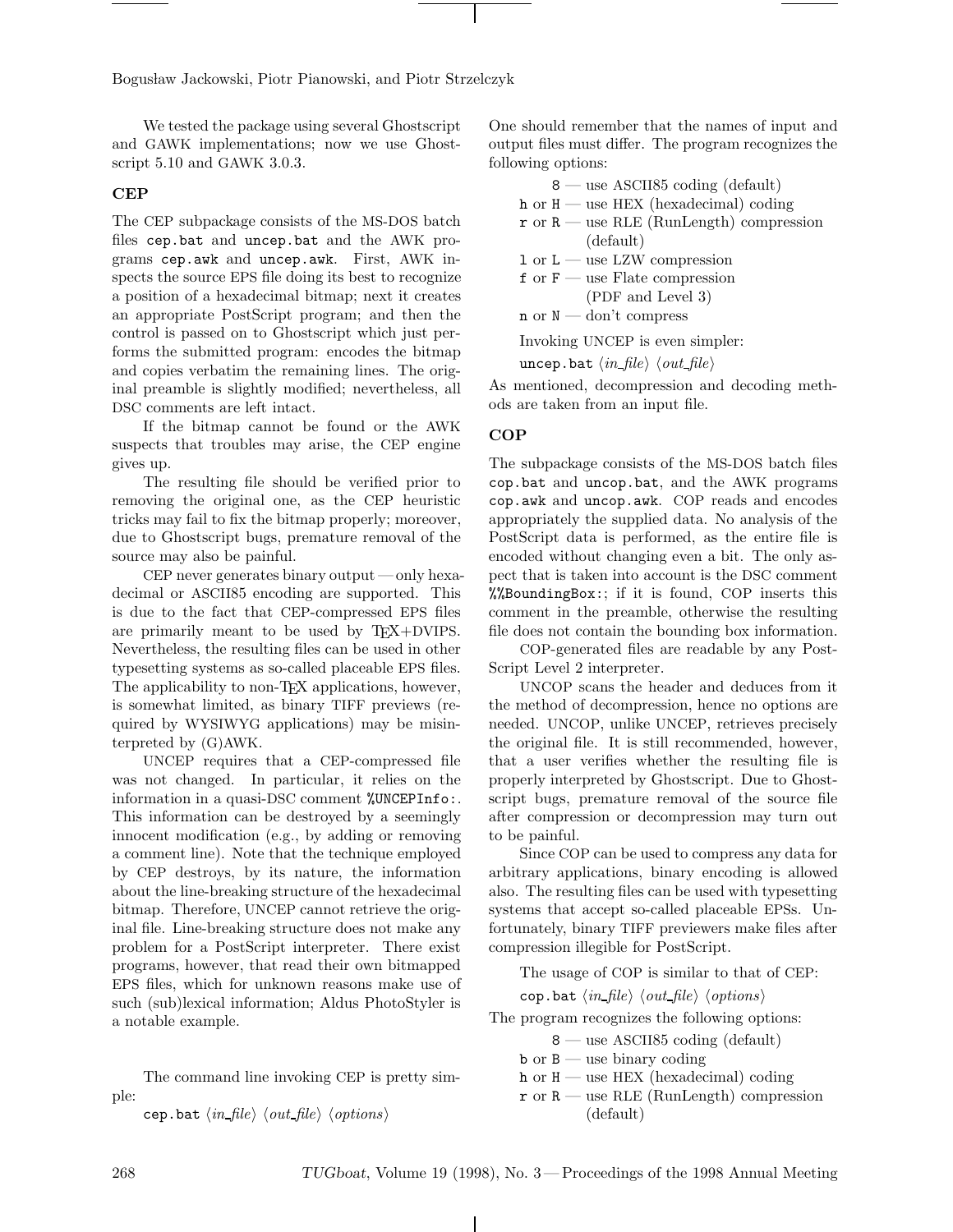$1$  or  $L$  — use LZW compression

- $f$  or  $F$  use Flate compression
- (PDF and Level 3)  $n \text{ or } N \longrightarrow \text{don't compress}$

Observe that binary encoding is, in fact, no encoding at all.

The reverse process, i.e., UNCOP decompression, is also straightforward:

uncop.bat  $\langle \mathit{in\_file} \rangle$   $\langle \mathit{out\_file} \rangle$ 

As with UNCEP, decompression and decoding methods are taken from an input file.

## **A heap of remarks concerning our package**

The applied solution addresses several problems:

- 1. It is not at all obvious how to determine syntactically where a hexadecimal bitmap begins in an EPS file; semantic analysis (by redefining PostScript primitives image, imagemask and colorimage) is possible, but it also has its limitations; anyway, we decided to recognize a bitmap syntactically, which implied a problem of recognizing such artifacts as add or def which look like fragments of a bitmap but, in fact, are not.
- 2. Also, it is not obvious which compression method should be applied for a given data type; usually, ASCII85 encoding is advisable; for pure bitmaps (CEP) RLE compression is satisfactory, although LZW and Flate filters usually produce much better results (the latter seems to be the best); nevertheless, both LZW and Flate encodings have limited usability:
	- (a) LZW encoding is not implemented in Ghostscript ver.  $> 4$  due to USA patent law; as a by-pass, Aladdin implemented an LZW-compatible filter which produces non-compressed data (in fact, enlarged by some 10%) readable for any LZWDecode filter. You can use an old Ghostscript version, or compile a Ghostscript version containing the real LZW filter at your own risk, but...
	- (b) Flate encoding (the same that is used in GZIP) is available on photo-typesetters having implemented PostScript Level 3; it is also used in PDF files. It is safe to assume that Ghostscript ver. > 4 has this filter built-in. With other PostScript devices, in particular commercial ones, the test described in point 6 may prove useful.

As a rule of thumb we would suggest not to use any compression but ASCII85 for detailed colour photo images. It is just a weakness of all non-lossy techniques — algorithms employed by ARJ, ZIP, LHARC, and others would yield poor results also. A reasonable alternative for data of this kind would be DCT (JPEG) compression.

- 3. As was mentioned above, ASCII85 encoding can usually be recommended; it added, however, some troubles. First, due to Ghostscript bugs, we decided to add the (dummy) NullEncode filter which seems to cure the problem. But there is one more problem: ASCII85-encoded bitmaps may contain lines looking like DSC comments, i.e, they may begin with double percent signs, %%, or with a percent-exclamation sign pair,  $\frac{9!}{8!}$  — why didn't Adobe exclude the percent from ASCII85? Some programs may try to interpret pseudo-DSC lines. For example, DVIPS just removes such lines, unless the option -K0 is not used; on the other hand, leaving DSC comments intact may stupefy document managers.
- 4. It would be convenient to have some more filters implemented, in particular DCT and CCITT-Fax; both of them, however, make use of some additional input data which makes using them more complex; moreover, it is not clear whether one can find the optimal compression parameters for DCT without a WYSIWYG program; we consider a possibility of one-to-one conversion between JPEG files and EPS files making use of DCT filters; also, a similar conversion between GIF files and EPS files making use of LZW filters can perhaps be implemented.
- 5. The package conserves the working disk space no large temporary files are created; roughly, the needed disk space is equal to the size of the source plus the size of the target.
- 6. The following file may be helpful for verifying whether a given PostScript device is able to interpret compressed EPS files:

```
%!PS-Adobe-2.0 EPSF-1.2
%%Pages: 1
%%BoundingBox: 0 0 540 150
%%EndComments
/Helvetica 8 selectfont
90 rotate
1 2 moveto
(*)
{0 -10 rmoveto gsave show grestore}
255 string
/Filter
resourceforall
showpage
```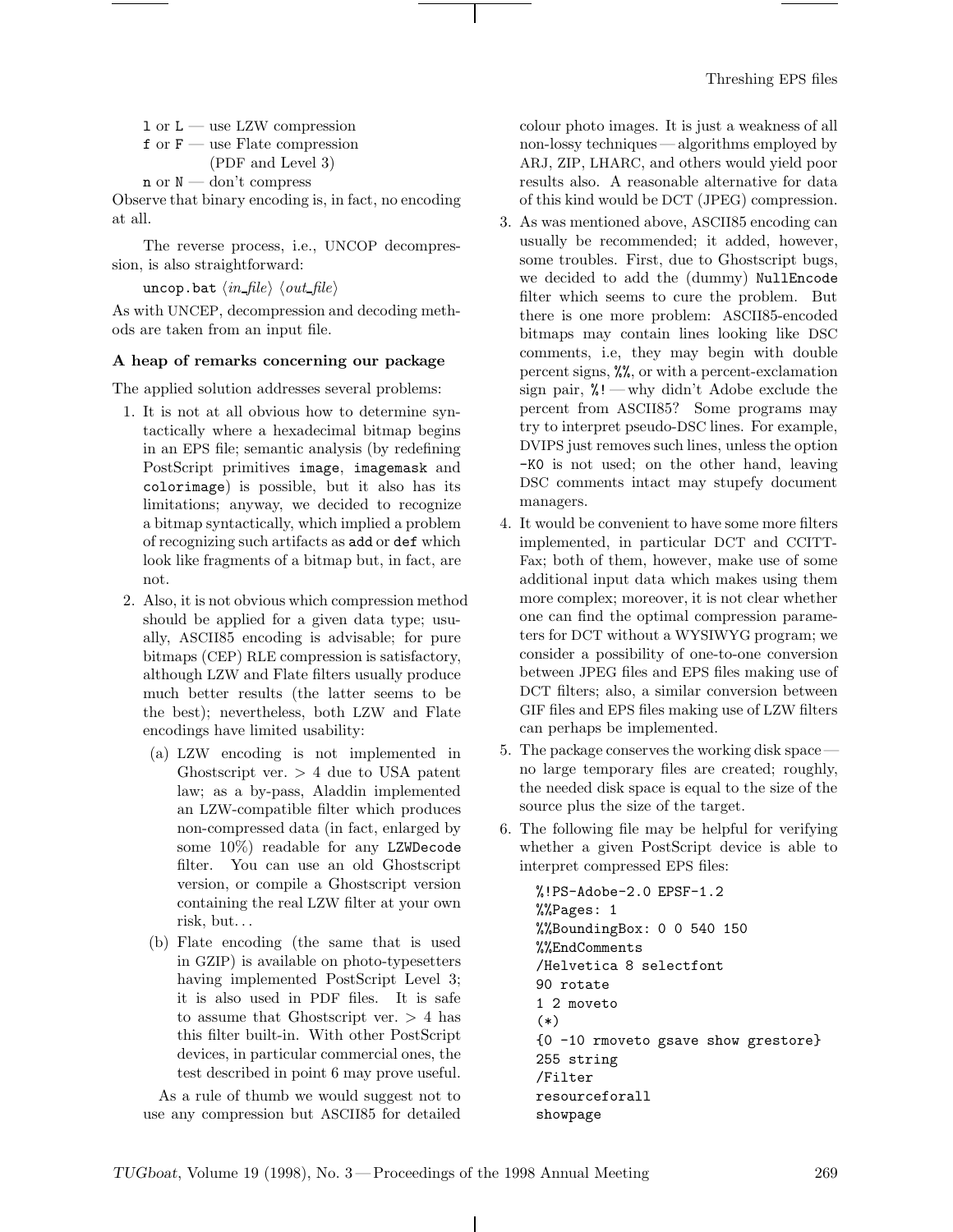Bogusław Jackowski, Piotr Pianowski, and Piotr Strzelczyk

## %%EOF

Running this program yields the list of filters for a given device. The error reported during the processing of this file proves that the device is not Level 2 compatible. In such a case, using the CEP package should be abandoned.

- 7. Bugs and traps:
	- (a) Apparently, by preceding the closefile command by flushfile, one neutralizes an error in GS 3.x (tail of output swallowed).
	- (b) Adding (a dummy) NullEncode filter neutralizes (probably) another Ghostscript bug: an ASCII85Encode filter with a target procedure may produce superfluous EOD marks, i.e., "">" (if things go really badly you can obtain thousands of them). Using the target procedure instead of a file object excludes GS ver. < 3.x, because early Ghostscripts didn't support all features of PostScript Level 2. Nevertheless, Ghostscript ver.  $> 2.6$  can be used for compression with hexadecimal encoding (it has a "legal" LZW compression).
	- (c) The target procedure mentioned in 7b is, in turn, due to special treatment of the ASCII85-encoded lines that look like DSC comments; this special treatment is breaking lines after the first percent character. It is dedicated to the DVIPS driver which has a dangerous option remove comments  $(-K1)$ .
	- (d) An artificial form of quitting, i.e., {2 2 .quit} instead of {2 .quit}, is due to an infinite loop of Ghostscript 3.5x caused by the latter form. The Ghostscript internal operation .quit was chosen to provide error handling at the level of the operating system.
	- (e) Still, there exist bugs in older Ghostscript that we were not able to neutralize; e.g., some EPS files are properly compressed by GS 2.6, but Ghostscript 2.6 breaks while displaying them; GS 3.51 behaves similarly with other bitmaps. So far, Ghostscript  $> 4$  seems to be the most resistant to the "filter trial", but it also reveals some deficiencies. Let's hope that GS 5.5, which is expected to appear soon and is claimed to have most of PostScript Level 3 features implemented, will be still better.
	- (f) Summing up, we would strongly recommend using Ghostscript 4.x or 5.x (pos-

sibly with LZWEncode compiled in) and GAWK 3.x: GS 4.x is nearly complete implementation of the Level 2 PostScript; GAWK 3.x provides regular expressions for record separators, which makes it possible to force handling end-of-lines in exactly the same manner as PostScript does and, moreover, is more reliable than earlier versions.

## **CEP for everybody**

The packages described herein, we have developed for our own purposes. We make them available to the public in the hope that others will find them useful too. We intend to support the packages, but we cannot guarantee that we will be able to follow the frequency of Ghostscript upgrades.

Note that all copyrights, copylefts, copyups, copydowns, or whatever you wish to call them, concerning all the files in the CEP/COP packages are essentially of the public domain character.

## **Vocabulary**

You may find useful the following short explanation of terms appearing throughout the article.

- **Ghostscript, GS:** A reliable and efficient interpreter of PostScript language by Aladdin Enterprises, available as a free public license product; its current version (in July  $-5.10$ ) turns out to be much more reliable than not a few commercial interpreters.
- **AWK:** A popular utility and a programming language for convenient and efficient batch datareformatting; written in 1977 by Alfred V. Aho, Peter J. Weinberger, and Brian W. Kernighan.
- **GAWK:** GNU AWK, GNU Free Software Foundation implementation of AWK, written in 1986 by Paul Rubin and Jay Fenlason, with advice from Richard Stallman.
- **GNU:** The initiative of the Free Software Foundation (FSF), a non-profit organization dedicated to the production and distribution of freely distributable software, founded by Richard M. Stallman.
- **TEX:** Public domain typesetting system by Donald E. Knuth of Stanford University.
- **DVIPS:** A popular T<sub>E</sub>X-to-PostScript driver by Tomas Rokicki of Stanford University.
- **DSC:** Document Structuring Convention— a standard for structuring PostScript documents designed by Adobe.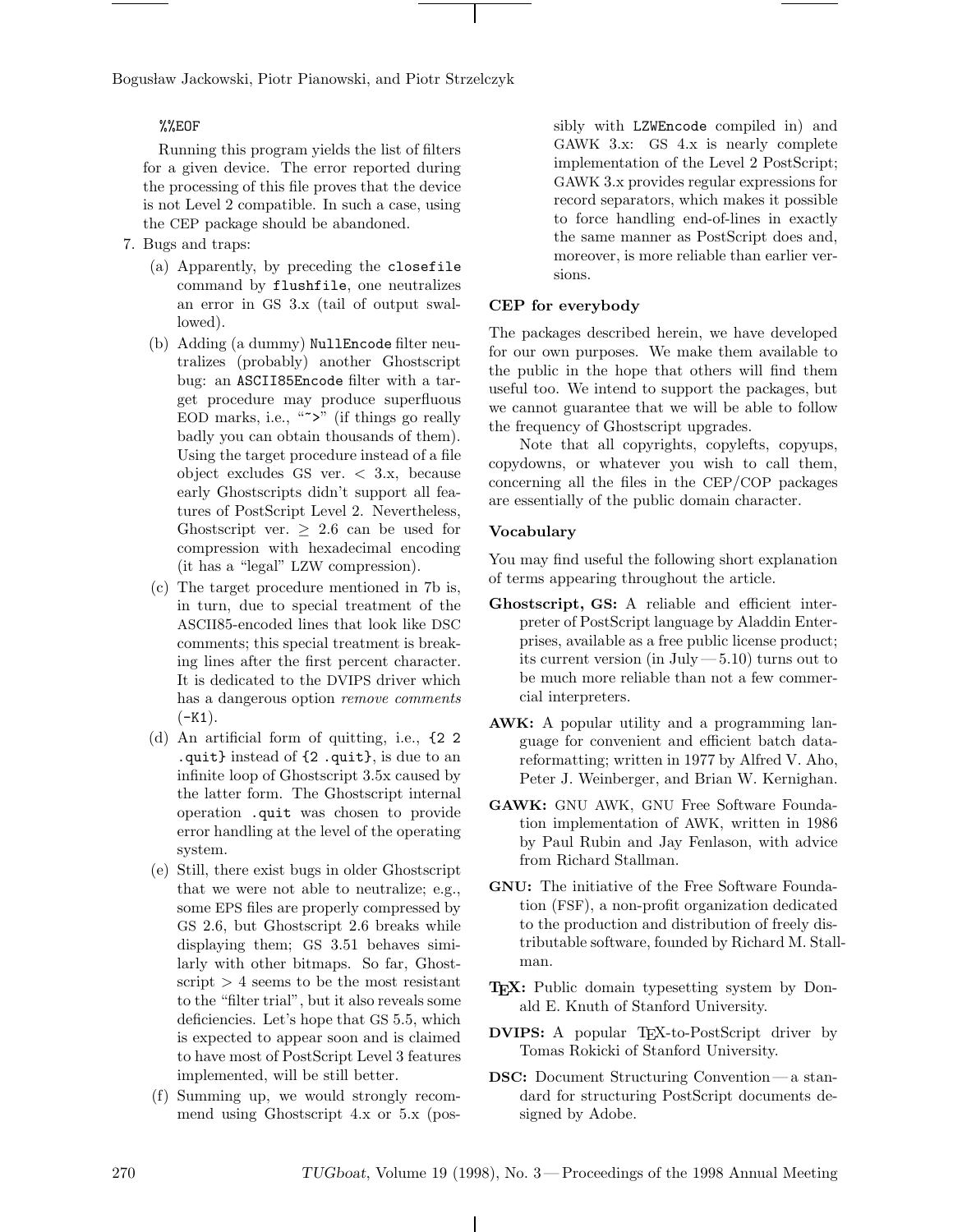- **ASCII85:** Algorithm for coding binary data as 7 bit ASCII text consisting of only printable characters; encodes every four bytes as five characters from % to u; additionally z is used to code four zeros (see PostScript Language Reference Manual, second edition, pp. 128–130).
- **RLE:** Run Length Encoding— a standard method of data compression (see PostScript Language Reference Manual, second edition, pp. 133– 134).
- **LZW:** An algorithm of data compression by J. Ziv, A. Lempel (1978), improved by T. Welch (1984); Unisys, at the time Welch's employer, was granted a US patent in 1985 on Welch's algorithm; a grandfather clause was established by Unisys to make pre-1995 implementations of LZW code free of royalty requirements, thereby eliminating such claims on UNIX compress (information from Nelson H. F. Beebe, e-mail: beebe@math.utah.edu).
- **DCT:** Discrete cosine transform compression, an elaborate, very efficient but lossy compression scheme, used in JPEG file format.
- **JPEG:** Joint Photographic Experts Group, an organization responsible for developing an international standard for compression of image data; the PostScript (Level 2) DCTEncode filter conforms to the JPEG-proposed standard.
- **GZIP:** Compressing utility by GNU Free Software Foundation, based on a superior and unpatented compression algorithm (modified Lempel and Ziv algorithm), developed in order to get rid of the patented LZW algorithm. It has become a standard compression tool in UNIX systems.
- **Flate:** Filter in PostScript Level 3 based on the compression algorithm used by GZIP; the name is the truncation of the words "inflate" and "deflate".